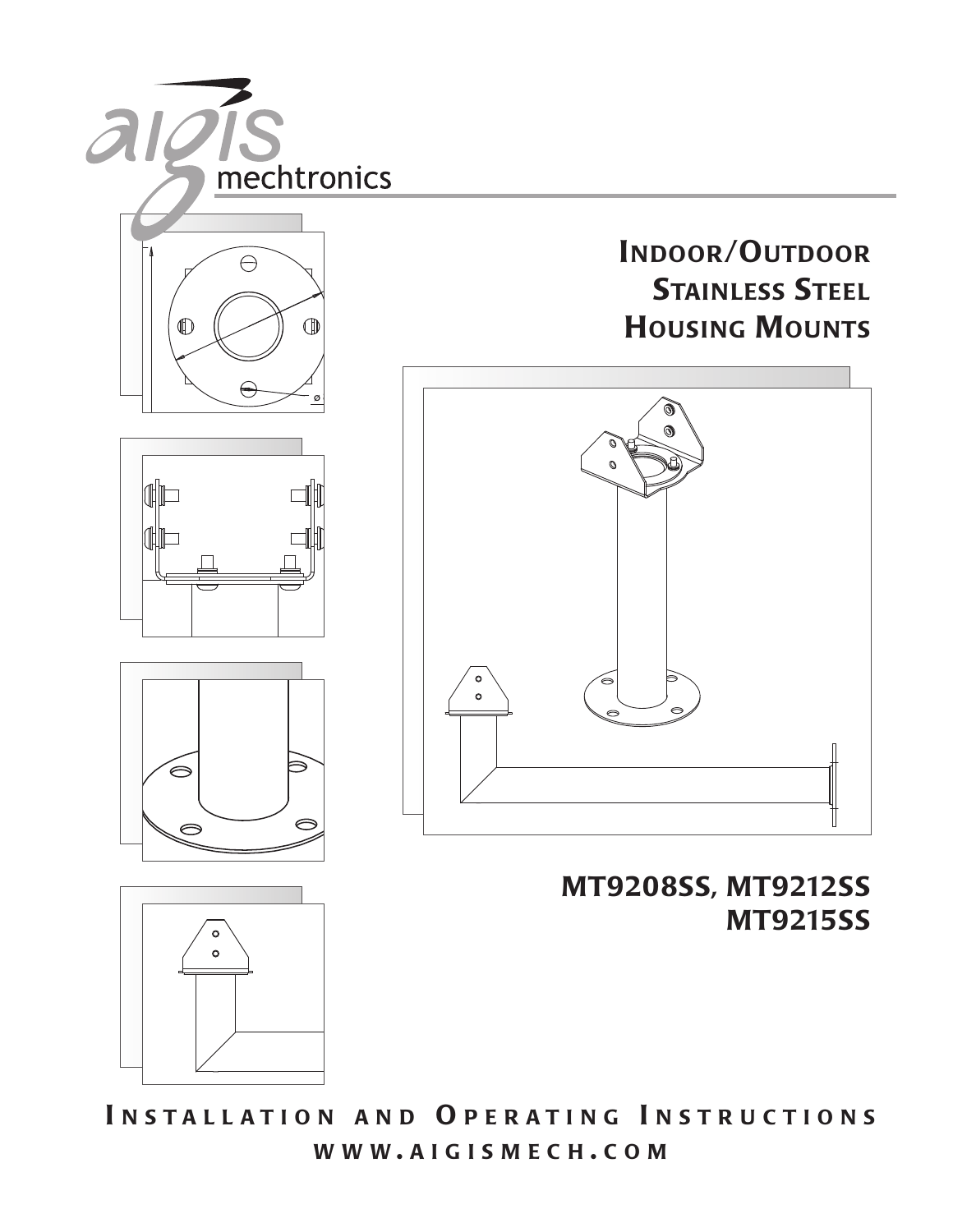#### **SAFETY PRECAUTIONS**



The exclamation point within an equilateral triangle is intended to alert the user to presence of important operating and maintenance (servicing) instructions in the literature accompanying the appliance.

#### **SECURITE**



Le point d'exclamation à l'intérieur d'un triangle équilatéral avertit l'utilisateur de la présence d'instructions importantes d'utilisation et de maintenance dans la documentation accompagnant l'appareil.

### **SICHERHEITSVORKENHRUNGEN**



Das Ausrufezeichen in dem gleichseitigen Dreieck ist dazu da, den Benutzer auf wich-tige Inbetriebnahme- und Instandhaltungs-vorschriften hinzuweisen, die dem Gerät in Form einer Broschüre beigelegt sind.

### **PRECAUCIONES DE SEGURIDAD**



El símbolo de exclamación dentro de un triángulo equilátero, se muestra con el objetivo de alertar al ususario de que instrucciones de operación y mantenimiento importantes acompañan al equipo.

# **1 UNPACKING**

Unpack carefully.This is mechanical equipment and should be handled with care.

Check for the following items:

- Verify the unit model number.
- Instructions for Use.

If an item appears to have been damaged in shipment, replace it properly in its carton and notify the shipper. If any items are missing, notify Aigis Mechtronics.The shipping carton is the safest container in which the unit may be transported. Save it for possible future use.

# **2 SERVICE**

If the unit ever needs repair service, the customer should contact Aigis Mechtronics.

# **3 DESCRIPTION**

#### **MT9208SS 20-cm (8-in) Mount MT9212SS 30-cm (12-in) Mount MT9215SS 38-cm (15-in) Mount**

These indoor/outdoor mounts are designed for camera housing installations up to 11.3 kg (25 lb) rated load for the MT9208SS and the MT9212SS and 22.68kg (50 lbs) for the MT9215SS.These models are made of Stainless Steel and feature welded construction, providing an extremely rigid camera mount.These mounts have been designed specifically for the HS9383S series housings.All mounts come fully assembled.

# **4 INSTALLATION**

1. Determine a secure wall mounting location.

#### 2. **Cautions:**

- a. For a secure installation, use four 8-mm (5/16-in) diameter fasteners (not included). Use stainless steel fasteners.
- b. If bolts are used, they should extend through the mounting surface and be secured with flat washers, lock washers, and nuts on the opposite side. Each bolt must have a minimum pull-out strength of 200 kg (450 lb).
- c. If studs are used, they should be anchored in concrete or welded to a steel backer plate. Each stud must have a minimum pull out strength of 200 kg (450 lb).
- d. If the wall mount is attached to wood or to a blind structure (with no access to the rear), each fastener must have a minimum pull-out strength of at least 200 kg (450 lb).
- 3. Locate the four holes or stud locations using the flange as a template (four holes equally spaced on a 69.9-mm (2- 3/4-in bolt circle).
- 4. Feed wires through the large hole in the flange where the camera housing mounts.
- 5. Install the mount using bolts or studs at least 8-mm (5/16 in) in diameter.
- 6. To mount the camera housing:
	- a. Remove the 4 screws and washers from the head of the mount. See **Figure 1.**
	- b. Attach the housing to the mount by aligning the holes in the foot of the housing with the 4 holes in the mount. See **Figure 2**.
	- c. Reinstall the screws and the washers.
	- d. Lock the mount head in position by using the supplied 1/8-inch long-arm hex wrench to tighten screws.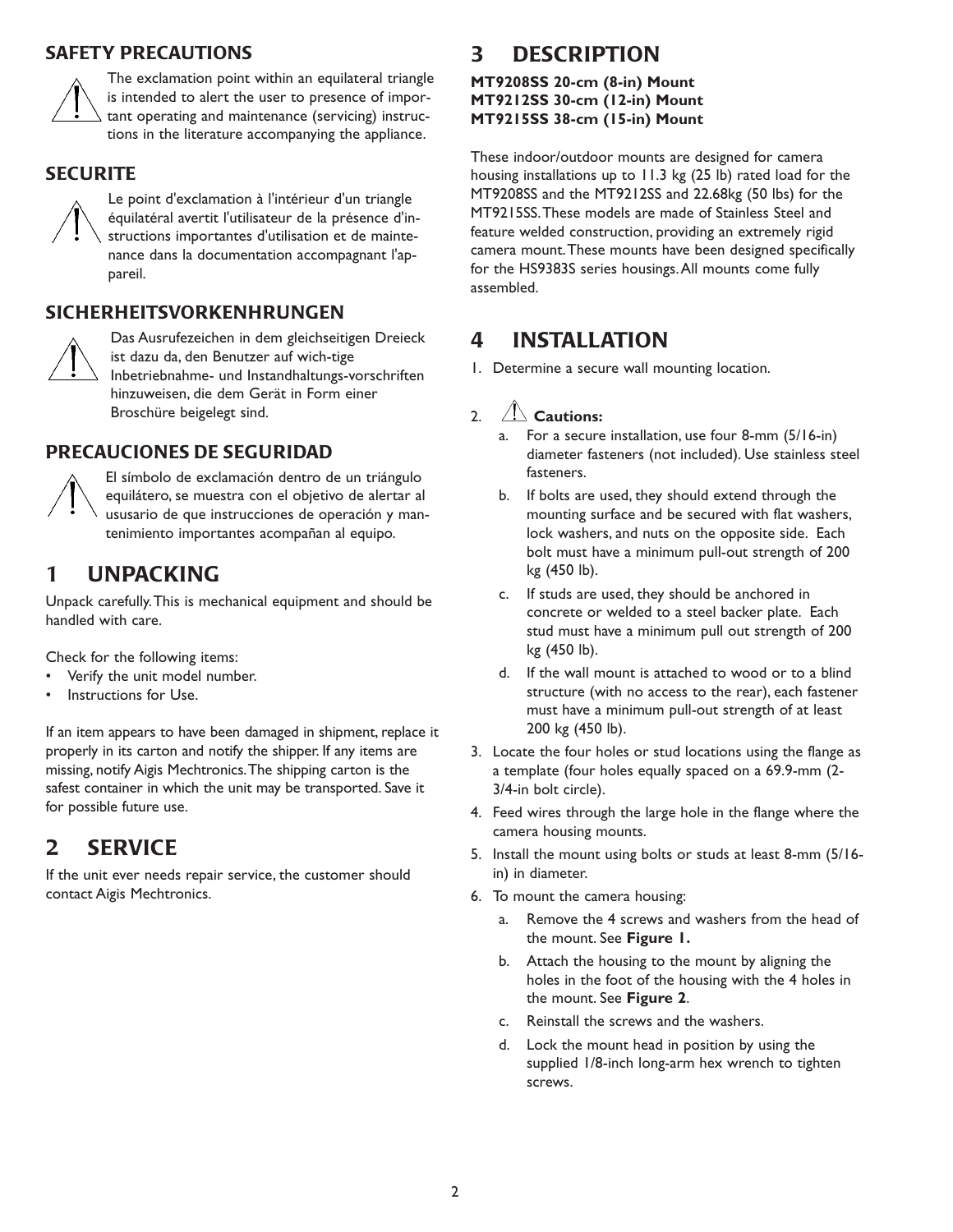

**Figure 1** 

## **5 SPECIFICATIONS**

### **5.1 MT9208SS 20-cm (8-in) Indoor/Outdoor Mount**

**Maximum Load**: 11.3 kg (25 lb). **Mounting Head**:Adjustable. 360° pan, 180° tilt. **Finish**: Polished. **Approx.Weight**: 0.5 kg (1.0 lb).

**WARNING:All mounts must be mounted as shown.**

### **5.2 MT9212SS 30-cm (12-in) Indoor/Outdoor Mount**

**Maximum Load**: 11.3 kg (25 lb). **Mounting Head**:Adjustable. 360° pan, 180° tilt. **Finish**: Polished **Approx.Weight**: 0.68 kg (1.5 lb).

**WARNING:All mounts must be mounted as shown.**

### **5.3 MT9215SS 38-cm (15-in) Indoor/Outdoor Mount**

**Maximum Load**: 22.68 kg (50 lb). **Mounting Head**:Adjustable. 360° pan, 180° tilt. **Finish**: Polished **Approx.Weight**: 1.13 kg (2.5 lb).



**Figure 2**

 $\mathcal{O}$ 

 $^\copyright$ 

୶

 $\bigotimes$